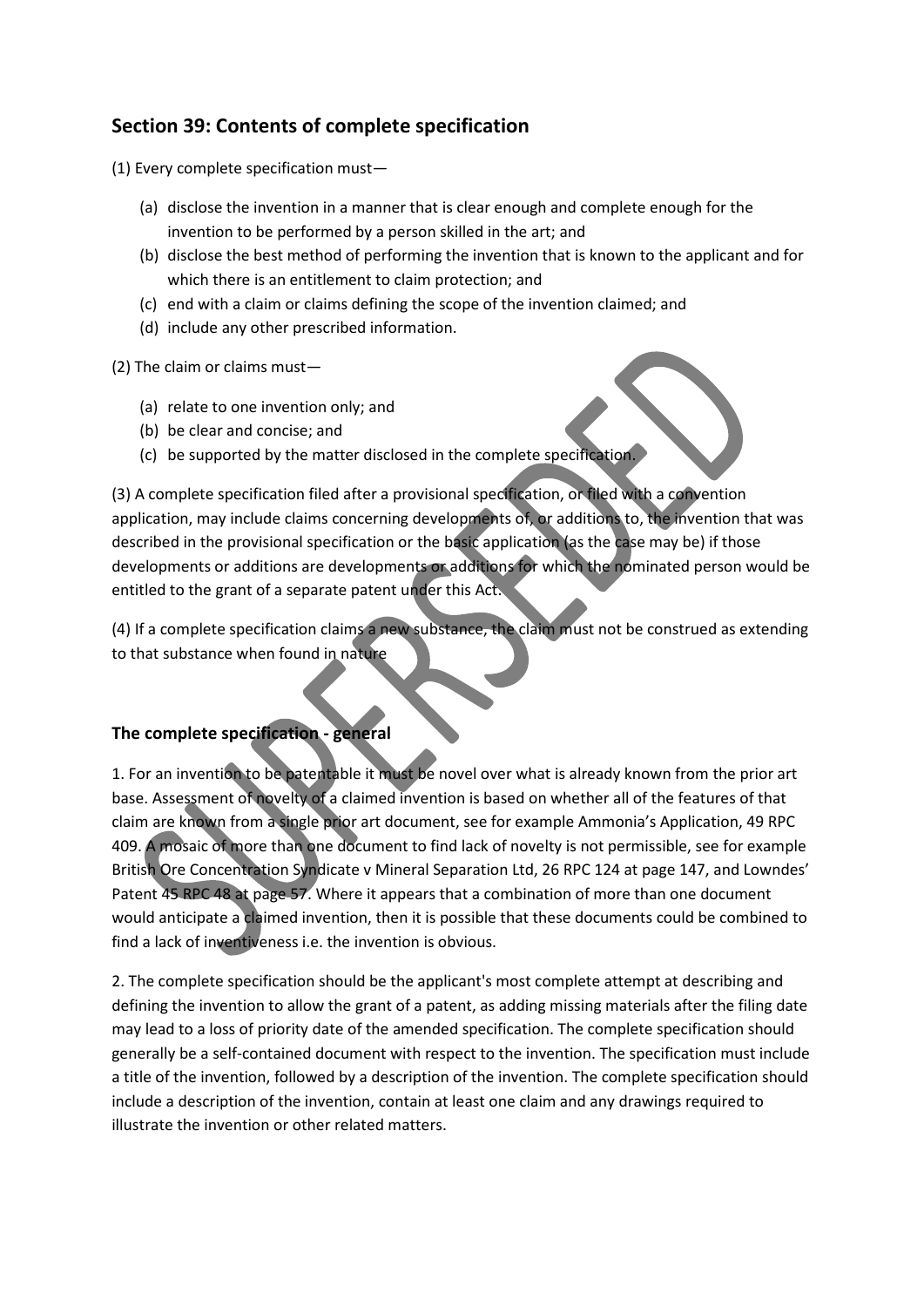3. The claims form part of the specification when filed with the specification at the same time as the application filing date. The subject matter found in the claims but not the description may be used to support the invention. Typically the subject which is found only will be required to be moved into the description to provide support for the claimed subject matter.

4. The purpose of the description is to disclose the invention clearly and completely enough to allow it to be performed by a person skilled in the art, and to provide support for the claimed invention. Where the description includes a consistory clause or other statement (of invention), then the clause or statement should be consistent with the claimed invention. The specification should not be excessively long or contain material which is not required in aiding understanding of the invention (Francis' Application, 27 RPC 87).

## **Clear enough and complete enough disclosure**

5. The complete specification must disclose the invention so that a person skilled in the art would be able to work the invention.

6. The disclosure of the specification must be clear enough and complete enough to enable the person skilled in the art to perform the invention across the entire width of the claimed invention. The disclosure must be an enabling disclosure in Asahi's Application [1991] RPC 485 HL and Biogen v Medeva [1997] RPC 1 HL.

7. The test for clear enough and complete enough disclosure was set out in Kirin-Amgen v Hoechst Marion Roussel Ltd [2005] RPC 9 as 'first identify the invention and decide what it claims to enable the person skilled in the art to do. Then one can ask whether the specification enables them to do it.'.

8. Claims may be directed to a single product or method, or encompass many separate methods or products. The disclosure should be sufficiently clear enough and complete enough for the person skilled in the art to perform the invention across the entire width of the claimed invention.

9. The specification should normally contain at least one example or method of performing the invention. Enabling disclosure is assessed during examination and is based on the specification at the filing date of the specification (Biogen) and not at a later date.

10. A single example may not be enough to provide an enabling disclosure across the entire width of the claimed invention. A single example of a method of producing a single product may be sufficient only to enable the person skilled in the art to work the invention for that product only. In Generics (UK) Limited and others v H Lundbeck A/S [2009] UKHL 12, [2009] RPC 13, a single product produced by a single method was sufficient to enable the full width of the invention with respect to that product. The specification in other cases may be required to disclose further examples or methods to support the invention across the entire width of the claimed invention.

11. It was noted in Novartis AG v Johnson & Johnson [2010] EWCA Civ 1039 that some non-inventive trial and error by a person skilled in the art is acceptable to determine what would or would not succeed for the invention to be performed as claimed. However, the specification must disclose all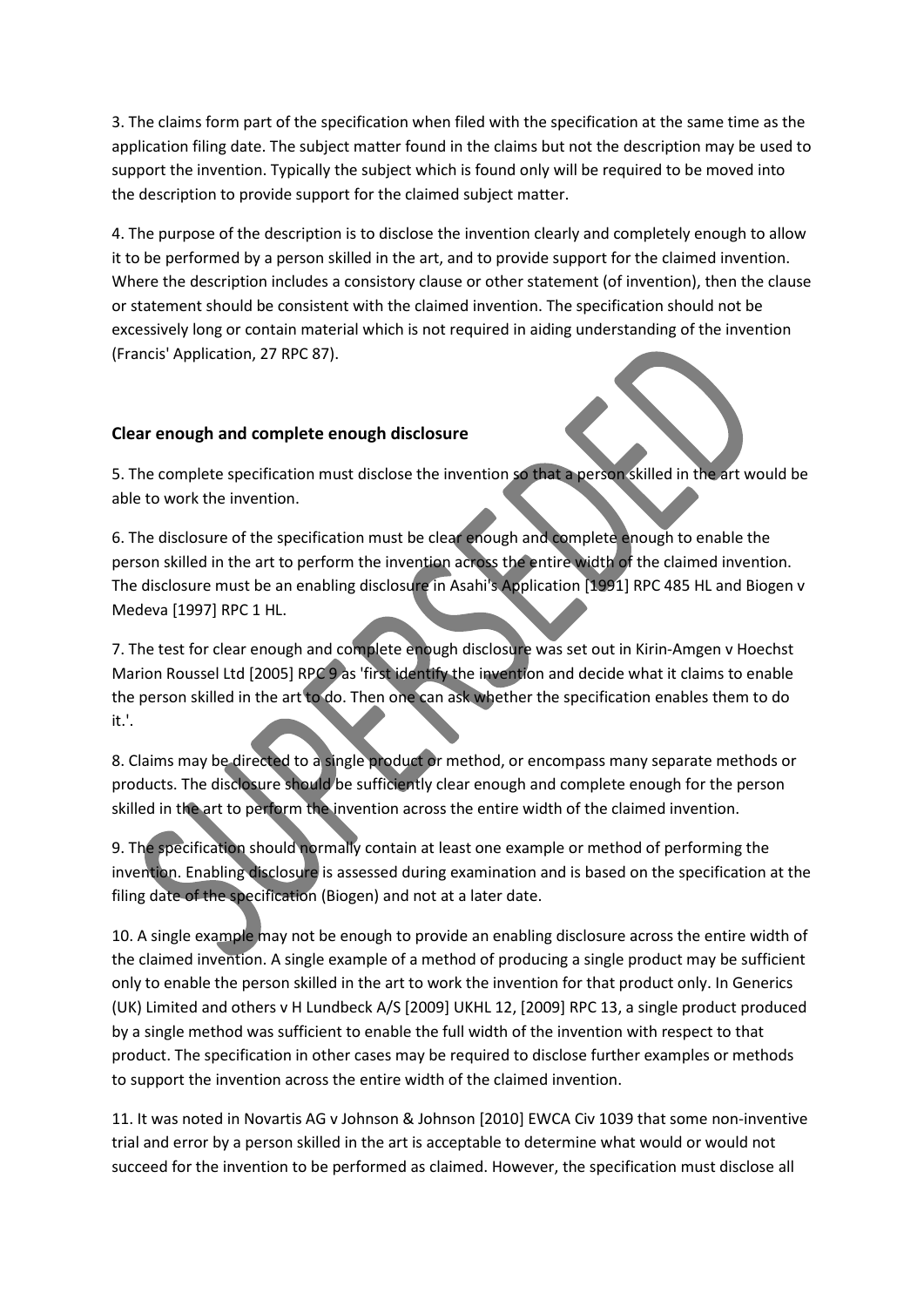of the essential features of the invention and in enough detail for the person skilled in the art to put the invention into effect. In Edison and Swan Electric Light Co v Holland, 6 RPC at page 282 it was noted that if to work the invention that something new must be added by the person of reasonably competent skill, then the specification was not sufficient (not enabling).

#### *Best method*

12. The complete specification must include the best method of performing the invention known by the applicant at the time of filing of the application. The assessment of whether or not the applicant has included the best method in the specification can usually only be based upon facts known to the applicant, which are not generally available to the examiner at the time of examination.

13. There is no requirement for the specification to include the words 'best method' or any other such phrase. It is sufficient that the applicant has included a method of working the invention in the specification.

#### *End with a claim or claims*

14. Claims form part of the specification and must define the monopoly sought, AMP v Utilux (1974) 48 ALJR 17. The claims should be read with the specification as a whole and there should be consistency between the claimed invention and the description.

#### *Relate to one invention only*

15. The Act does not set out any test for determining whether or not the claims recite one or more inventions. Unity should be assessed using the disclosure of the specification to set the context of the claimed subject matter.

16. Typically, claims are unified where they share common novel subject matter or share special technical features as per PCT rule 13.2. Special technical features are those features in claims which define a contribution over the prior art. A lack of unity may be found within the claim set as a whole, or within individual claims which for example recite alternatives not sharing common novel subject matter.

## *Clear and concise*

17. Section 39(2)(b) requires that the claim or claims must be clear and concise (compare with UK 1977 Act section  $14(5)(b)$ ). The claims should be written in such a way that a person skilled in the relevant art would know clearly and unambiguously what the scope of the monopoly is and what to avoid.

## *General clarity*

18. The scope of a claim should be clear when looking at each claim separately and when looking at the claim set as a whole. There should not be any contradictions within a claim or between claims. If a feature is set at a specific value then later on it cannot be said to be a different value.

19. Sufficiency of the disclosure (section 39(2)(c)) relates to the scope of the disclosure and whether it supports the scope of the claimed invention. This has been referred to as 'Biogen insufficiency',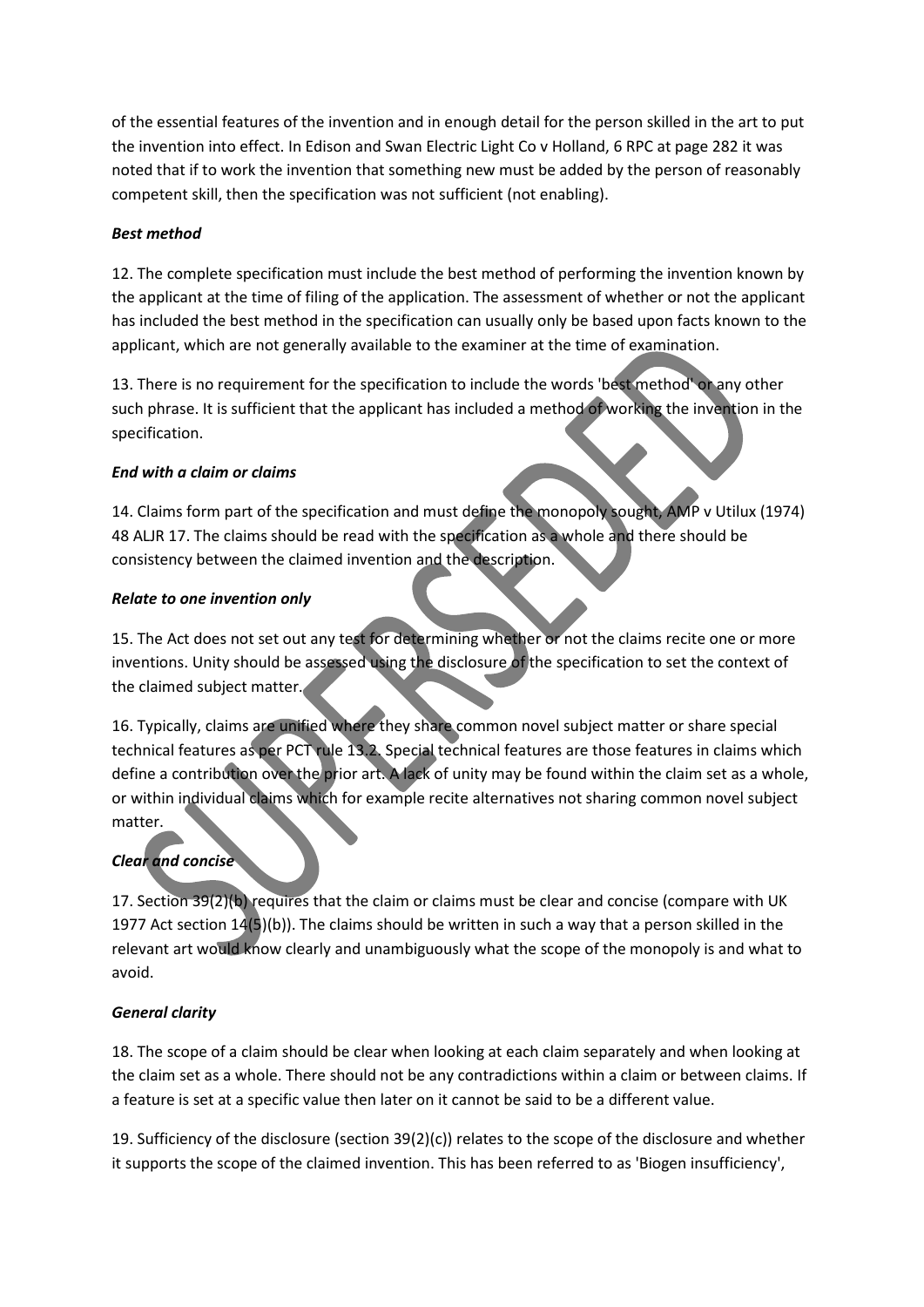after the case noted above. Whereas enabling disclosure relates to whether or not the disclosure would enable the person skilled in the art to perform the invention.

20. Terms of a vague, relative or subjective nature should not be used if they create doubt as to the scope of the claim. For example "high", "small", "hot", "pure" can in some cases be unclear. A "high" temperature can vary greatly even within the same art. In these cases, it is better for the applicant to be clear in what they mean by adding measureable features. The term is allowable without further clarification if it has a distinct and accepted meaning in the art such as "high-frequency amplifier". The exact frequency range would not need to be stated in this instance.

21. Terms that deal with the position of features such as "inside", "end", "above", "upwardly" should be considered as to whether they are clear. Relative terms are allowable if the point of reference is implicitly or explicitly clear and if the scope of the claim is measurable.

22. The question as to whether such terms as "back", "front", "above", "upwardly", are allowable or whether they introduce uncertainty into the claim, must be decided upon the facts of the case. Particular care is needed when for example the location of a feature of the invention is defined by reference to apparatus not forming part of the invention claimed or even by reference to a person using the invention.

23. The scope of a claim should not be variable over time. It needs to represent a set monopoly that is being claimed that a reader will be able to ascertain. Claims referring to documents, especially to a claim of another patent document are generally not allowed, as it may be altered, and would not stake out an immovable boundary. Industry standards may also change over time and the scope of a claim should not depend on a standard that has the potential to alter. Similarly, claims to a particular technical standard will be allowed where the substance of that standard is included within the specification.

24. Claims directed to "any invention as disclosed herein" or similar variations do not clearly define the scope of the invention and should be objected to for lack of clarity.

25. The term "homology" refers to whether two structures share a common origin, that is they either are homologous or they are not. It is therefore regarded as incorrect to say a polypeptide or nucleic acid sequence has a certain percent homology to another. The more appropriate term "sequence identity" should be used to clarify the scope of the claim.

26. Where percentages are listed the unit base should be stated where is it appropriate to do so. For example, percent weight, percent volume.

27. Names that are used exclusively by the applicant and represent a private or internal name given to a material or compound should not be used in the claims. The term should be replaced by an expression known to all skilled persons who may need to determine the monopoly defined by these claims.

28. Terms such as "metabolite", "prodrug" and "derivative" do have a variety of working definitions, for example a metabolite is considered to be a product derived from the metabolic transformation of another compound. However, this definition does not identify what the actual chemical compounds would be in a specific instance. The same point applies to the term 'prodrug'. Unless the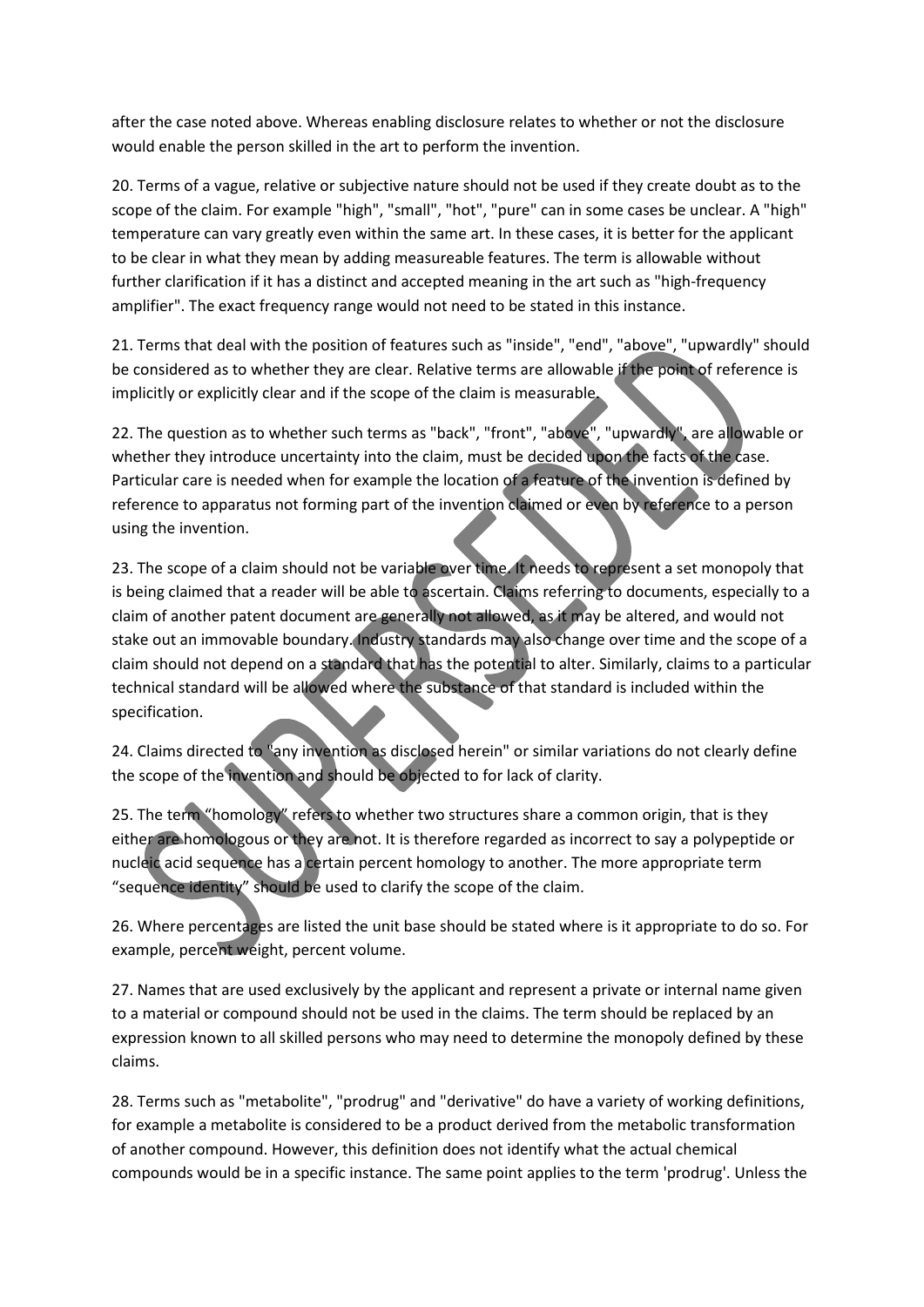specification gives direction to a person skilled in the art what the metabolites and prodrugs are, then these terms will generally be considered to be unclear.

29. With the term "derivative", the allowability may depend on the context it is used. An example of an unallowable use of the term derivative would be "a compound of formula (I) or a derivative thereof" where formula (I) is a Markush structure. In this context the "derivative" would not necessarily fall within the scope of the Markush structure, the Markush structure is a starting point from which the compound is derived. An example of a possibly allowable use of the term "derivative" would be "a compound of formula (I) or an alkyl ester derivative thereof" where formula (I) is a Markush structure with a carboxylic acid group.

#### **Conciseness**

30. The claims are required to be concise. The requirement is for each individual claim as well as the claim set as a whole. Each claim should clearly express the intended content without wordiness or undue repetition.

31. The presentation of plural independent claims, each one of which defines a different category of the invention, such as: a product, method of making the product, use (or method) of using the product, and apparatus for making the product, will not in itself draw an objection that the claims are not concise.

32. When plural independent claims of the same category are presented one independent claim should not fall wholly within the scope of another independent claim. A claim that falls wholly within the scope of another claim should not be presented as an independent claim, but instead should be made dependent on a broader claim. This may require re-arranging of claims as claim should not depend on claim later in the claim set. This requirement is based on Bancroft's application 23 RPC 89 which at page 94, lines 23 to 26 states that there may be more than one independent claims "separate in their nature". A claim that falls wholly within the scope of another claim is not considered to be "separate in nature" and so should not be an independent claim.

33. Even where independent claims of the same category and having different and substantial mutually exclusive features, so that one does not fall wholly within the scope of another, are presented, objection that the claims are not concise will be taken if repetition of subject matter from claim to claim is considered excessive.

34. If there is deemed to be such an excessive number of independent claims with excessive repetition, objection will be taken that such a plurality of independent claims makes it difficult, if not impossible, to determine the common novel inventive concept, that is, the claims taken as a whole do not clearly define the invention.

35. The purpose of the claims is to map out the scope of the monopoly sought by the applicant. Each claim should have a different scope. If two claims have the exact same scope then one of them is unnecessary and should be deleted in order to fulfil the requirement of conciseness.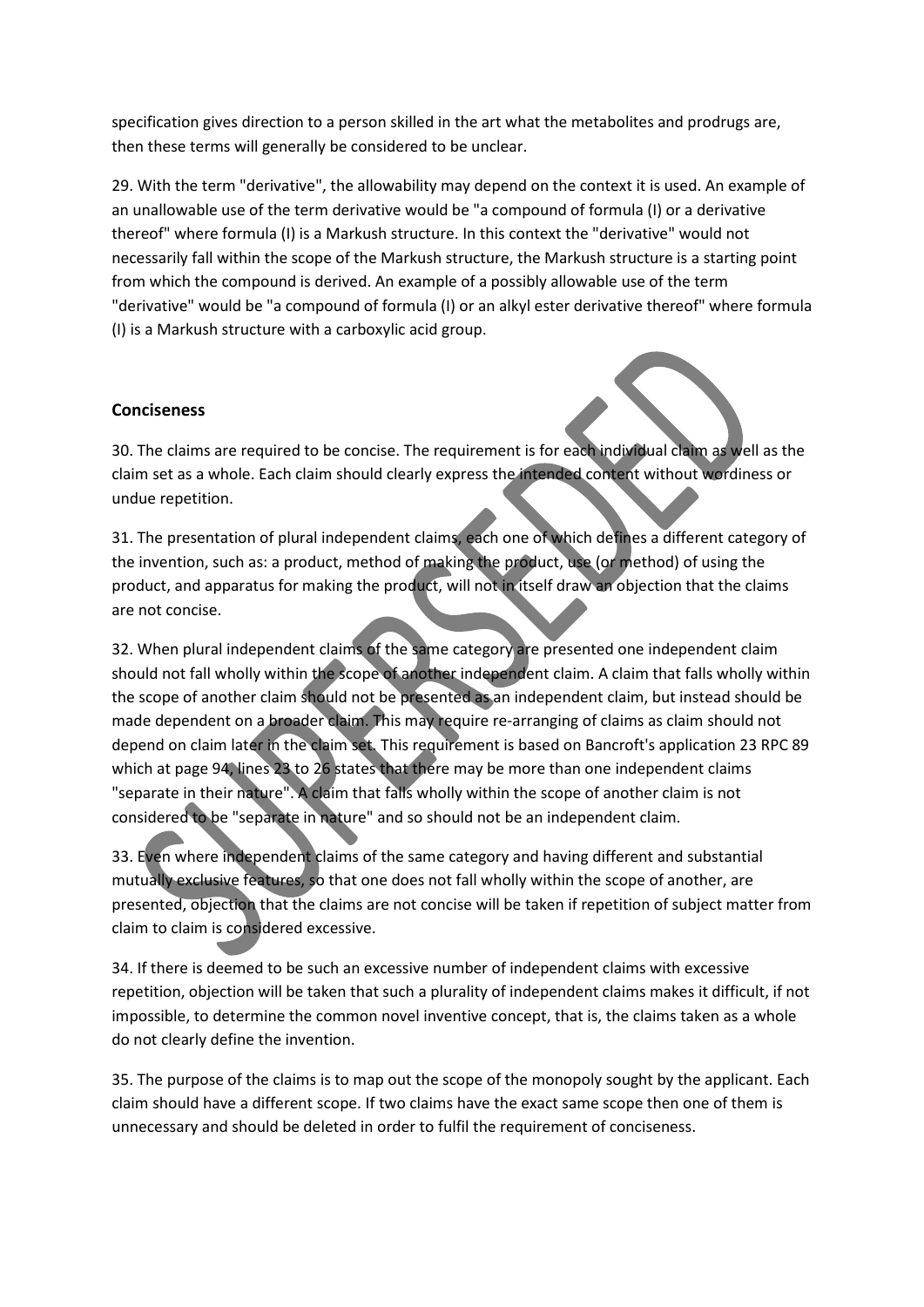#### **Form of the claim**

36. There is no set structure for the claims. Providing a claim meets the requirements of the Act and Regulations, the applicant may chose the structure of the claim.

37. The scope of the claim should be defined by technical features of the invention. The claims should not include statements of advantage, or non-technical matters. The technical features should not define the invention by using unusual and non-standard or unreasonable parameters that are unable to be compared with the prior art. Claiming by a result to be achieved should only be used when no other way to define the invention is possible and will need to fulfil the requirements of support over the whole scope of the claim.

38. A claim should consist of a single sentence with a single full stop at the end of the claim. Claims should be numbered consecutively. As the claims are required to be numbered consecutively, this implies an order to the claims. For this reason claims should not be dependent on claims later in the claim set. When amendments to the claim set has taken place, deleted claims should be removed and the remaining claims renumbered. The claims should not include the markings of the amendments such as strikethrough lettering.

#### **Meaning of terms used in the claims**

39. In the reading of a claim, the plain dictionary meaning of the terms are used in most cases. If they are terms are known to have a particular meaning to a person skilled in the relevant art then that definition is the one that applies. See Kirin-Amgen Inc v Hoechst Marion Roussel Ltd [2005] RPC 9. The technical meaning may have to be verified by a regulating body (such as IUPAC for chemistry terms) or those in common use in trade journals.

40. Peterson Portable Sawing Systems v Lucas [2006] NZSC 20 discusses at paragraphs [25] to [28] construing of claims. A specification must be read as a whole with a mind to the function of each part. The purpose of the claims are to confer the monopoly of the patent. The description can help define the claims but it cannot be used to alter the monopoly which is set out in the claims.

41. The specification can be used as a dictionary but cannot be used to change the meaning of what is in the claim. For example, if a claim is directed to a chemical structure and the variable R1 is said to be "lower alkyl", the definition of the specification can be used to define the number of carbons and whether it includes both branched and straight chain alkyls. However, if the specification defines "alkyl" as including cyclic groups, aromatic groups, amines, carboxylic acids ...etc, as this is contrary to what a person skilled in the art would considered be an "alkyl" the definition of "alkyl" may need to be further clarified in the claim.

42. Electrical and Musical Industries Ltd v Lissen Ltd, 56 RPC 23 dealt with a case there the meanings of the claims was trying to be altered by what was in the specification rather than what was in the claim itself. The case made it clear that the forbidden field for a third party must be clear from the language of the claim and not found elsewhere.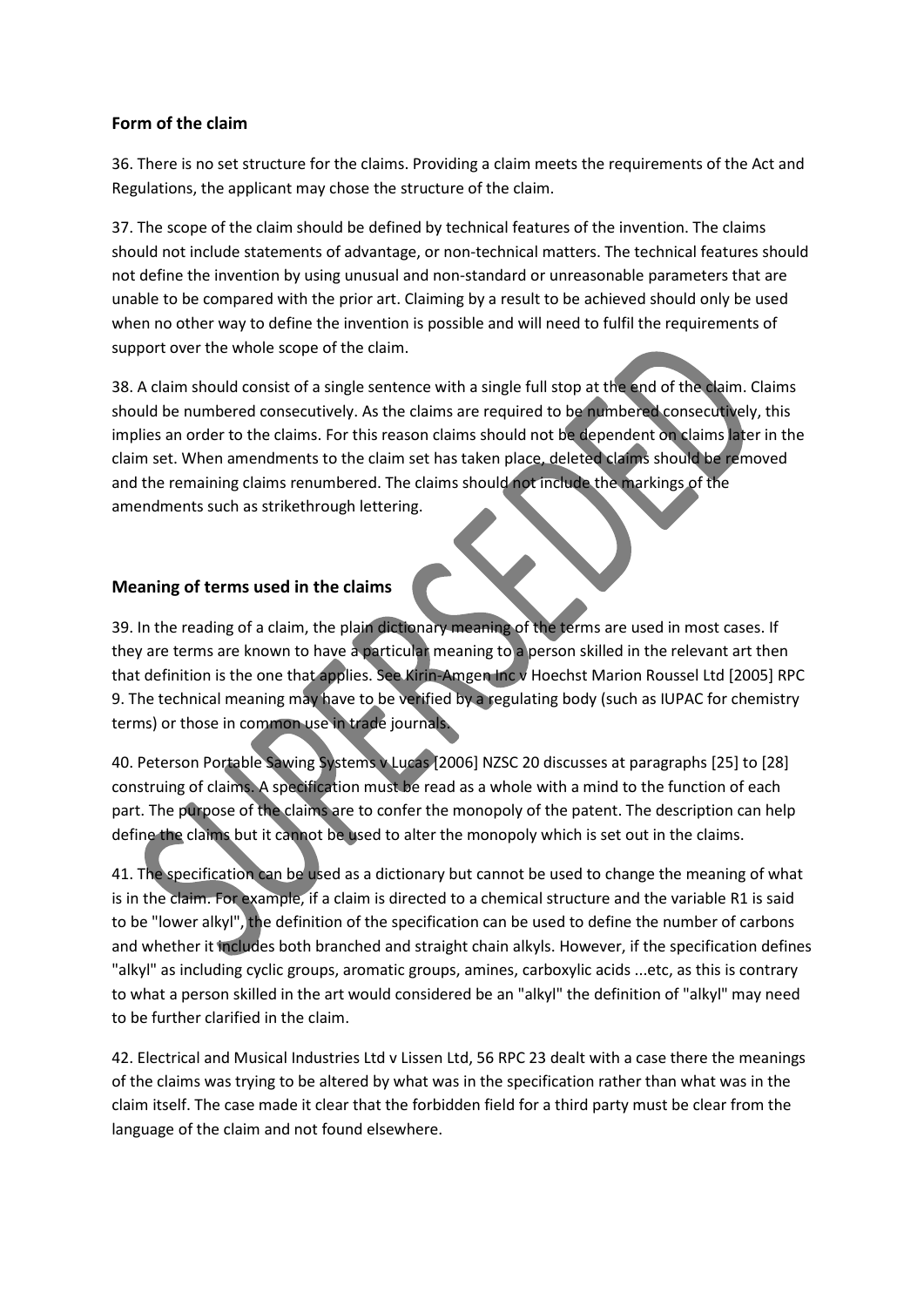43. Objection should be made where the scope of the claims is ambiguous or where the claim is unclear. Terms that in themselves are clear, but their use makes the claims unclear should also be objected to. There are terms that may make the claim unclear in some cases but not in others. Examples of some of these terms are "about", "substantially", "such as", "for example", "approximately", "essentially", "especially", "for instance" and words that appear in brackets. An example of a possible unallowable use would be "wherein the second temperature is substantially higher". If the second temperature being a certain amount higher is an important feature then how much higher should be stated in clearer terms. Another example of an unallowable use would be where there is a contradiction: "a composition that includes an organic acid such as hydrochloric acid" (hydrochloric acid being a mineral acid rather than an organic acid).

44. A claim may include numbers or letters in brackets that reference certain embodiments in the drawings. For example "a rotation means (4)", or "distillation column (7)". These should not be considered as limiting in the construing of the scope of the claims. However, the scope of the claim should be construed as to include the specific embodiment that is being referred to. They should be considered as helping the clarity and there should be no objection to the reference being in the claim except if the reference introduces ambiguity. Examples where a drawing reference may introduce ambiguity is if the same reference number is used for different features, or there is a contradiction between what the claim and the description say the feature is.

45. Terms that give the claim an indeterminate scope such as "likely", "improved", "possibly", "and the like", "not limited to" and "etc." and an objection should be raised to these terms.

46. The terms "novel", "new" and the phrase "the invention" should not be used in the claims. These terms place the onus on the reader to determine what is the novel/new part or what is "the invention" that is being claimed.

47. If a claim recites the invention or features of the invention in broad terms, and then also lists more narrower, more specific terms preceded by "preferably", "with preference", "most preferred", or similar wording, then the claim should be construed in the context of the broader terms. If the claim were granted, the patentee would not have any special protection to the limited options unless they are also the subject of a dependent claim. It may be appropriate to raise to a lack of clarity if the intended scope of the claim is unclear. This may also be the case where the claim is defined by "optional" features. If the intended scope is vague, an objection should be raised.

## **Open and closed claims**

48. Open claims are not restricted to the features that are listed in the claims. The claim has those features and optionally others that may be identified in later dependent claims. Closed claims are ones where the features of the claims are restricted to those that are listed in the claims. The terms used in the claims determines whether it is open or closed. For example "comprising", "including" and "contains" are open terms that mean that the claim includes the following features but do not exclude features that are not listed. The term "consisting" is a closed term which means that the claim includes the following features and does not include any other features. A Markush structure claim is a closed claim.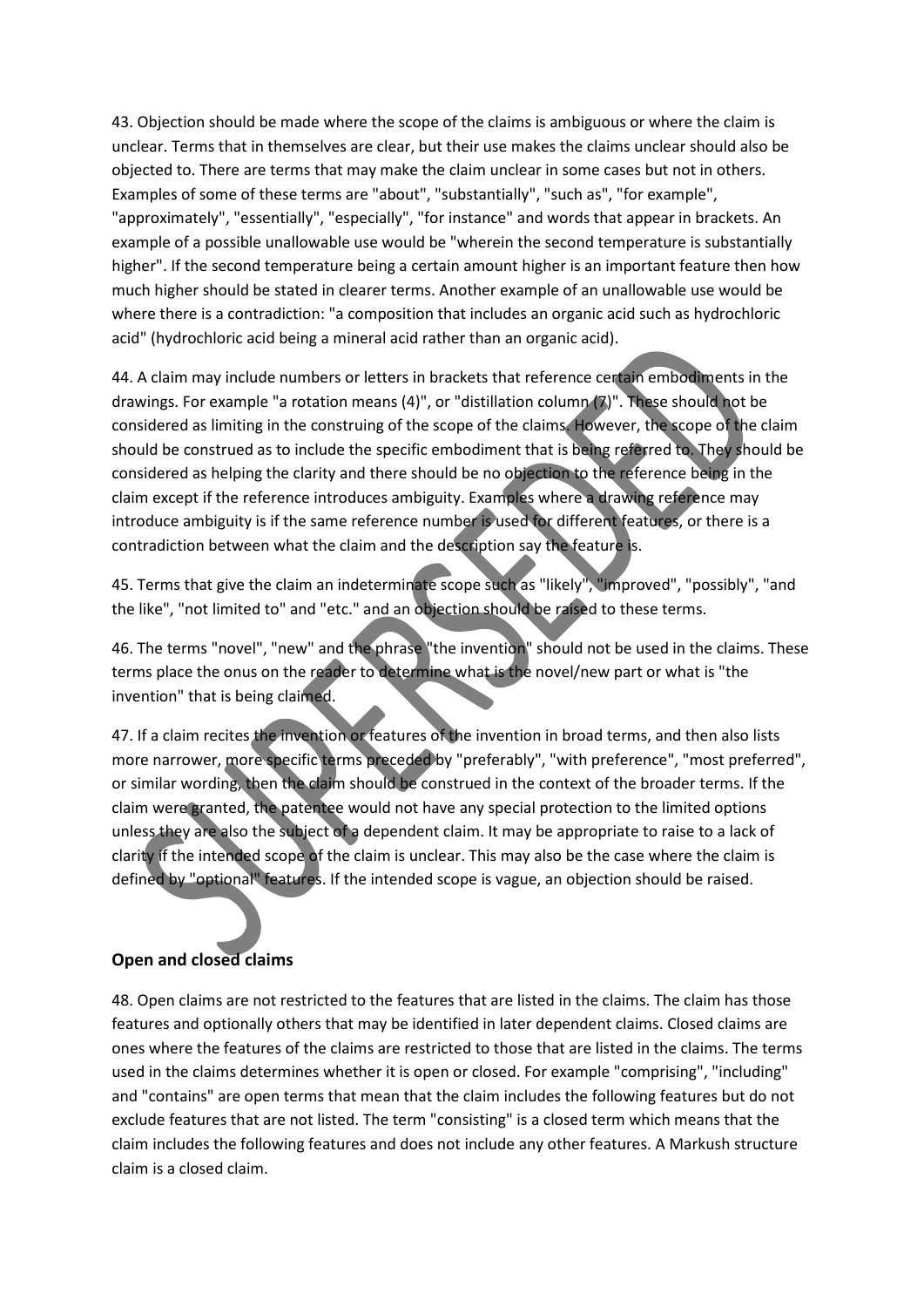49. Refer to Section 40: Amendment of complete specification for introduction of a definition of 'comprising' or 'consisting'.

#### **Purposive construction**

50. In construing the claims, the claims should be read with the purpose of the claims in mind. Catnic Components Limited and another v Hill and Smith Limited [1982] RPC 183 said that when reading a claim the purpose of the claim should be taken into consideration. The case was about a window lintel and what the scope of "vertical" was. With a strict definition "vertical" would mean that it is 90 degrees. It was decided that although the vertical portion in the infringers item was a few degrees offset from 90 degrees and so not strictly vertical, the small difference in angle made no practical difference to the invention.

51. The departure of a range could not be considered as variant like in the Catnic case. The reason behind this is that if a patentee uses a descriptive word he may not mean it in a strict literal sense and may have been speaking figuratively. However a specified number does not leave room for interpretation.

## **Types of claims**

52. In general, claims may be directed to either to a physical entity such as a compound, apparatus or a composition; or to an activity such as a method, a use or a process. It should be clear whether the claim is directed to an object or an activity, as it can have some bearing on the interpretation of the language. For example if the claim is directed to an object "for" a particular use then the claim is construed as the object "suitable" for that use and is not considered a restrictive use (L'Air Liquide Societe's Application, 49 RPC 428).

53. However, if the claim was to a method "for" a particular outcome then the method is restricted to that outcome.

54. A claim to an object may be restricted to specific use by using a phrase such as "when used". Where the object is an apparatus which is used for a method, the technical features of the apparatus must be clear from the claim. In cases where the apparatus and the method are both novel then they can usually be claimed independently. Where only one aspect of the claimed subject matter is novel e.g. either the object or the process; then the claim may be required to be limited. For example 'a method… when performed on the apparatus of claim X' or 'an apparatus… when used in the method of claim X. See below for the special case of a product made by a process.

55. A method claim should detail what is expected as the outcome of the method also known as "the promise of the claim". The steps listed should then ultimately result in what the method said would be the outcome of the claim, or fulfil the promise of the claim.

56. For a process claim to be clear, the starting material, the end product and the means for adopting one to the other should be in the claim. British Celanese Ltd., George Holland Ellis and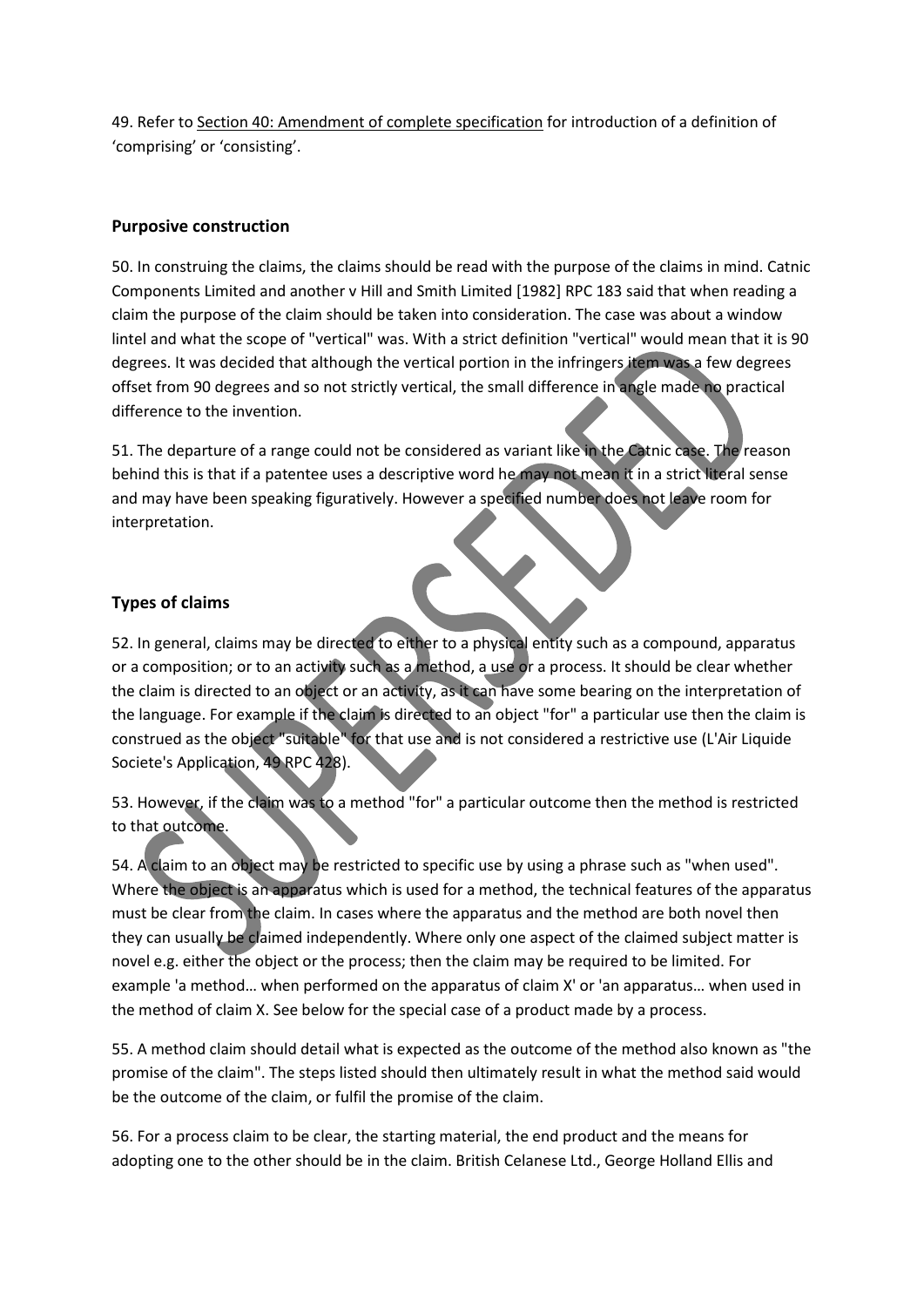Frank Brown 51 RPC 192 decided that without identifying the means of converting one to the other, no process has been defined.

57. Claims directed to more than one category "compound, method, process or use according to claims 1-5…" may be of ambiguous scope and therefore unclear.

#### **Product-by-process**

58. One of the differences in claim construction from the 1953 Act is the construing of claims to a product made by a process or "product-by-process" claims. Examples of forms of a product-byprocess claim are "a product obtained by the process of claim x" or "product made by the steps of…". Under the 1953 Act if a claim to product was restricted to be "obtained" by a novel process then regardless of whether the product was known or not, the claim was considered to be novel. Under the 2013 Act, a claim to the product of a process will only be considered to be novel if there are material differences between the product claimed and what is known in the prior art base, even if it is claimed by being made by a novel process. See Kirin-Amgen Inc v Hoechst Marion Roussel Ltd [2005] RPC 9.

59. If the product is novel, and a claim is merely to "a product made by process Y" this form would only be allowable if the product could not be described in any other way, such as by its composition, structure or other testable parameters.

#### **Trade marks in claims**

60. Trade marks merely indicate the origin of the substance or material. They do not guarantee what the composition or construction of it is. For example, if a food company changed the recipe they would not then have to market the product under a different name, they could continue using the original name. For this reason, technical features should not be defined by a trade mark alone. The features should be defined with the generic version of the trade mark. The trade mark could clarify what is meant by the generic name by being in brackets beside, for example "carbonated beverage (Coca Cola)".

## **Claim by results**

61. Claims that are defined by a result to be achieved were considered in No-Fume Ltd v Frank Pitchford Co Ltd, 52 RPC 231. In general, claims that define the invention by a result that they wish to achieve should only be allowable in cases where the invention cannot be defined in another way. In the No-Fume case the patent was to an ashtray. The invention was that if you had certain relative sizes of the components then the ashtray would be able to prevent the smoke from coming out of the ashtray. In that patent the claim was formulated so that they physical dimensions of an ashtray were chosen in order to produce the result of collecting the smoke coming off an object. It was decided that claiming by a result was allowable in this case because the area of scope was difficult to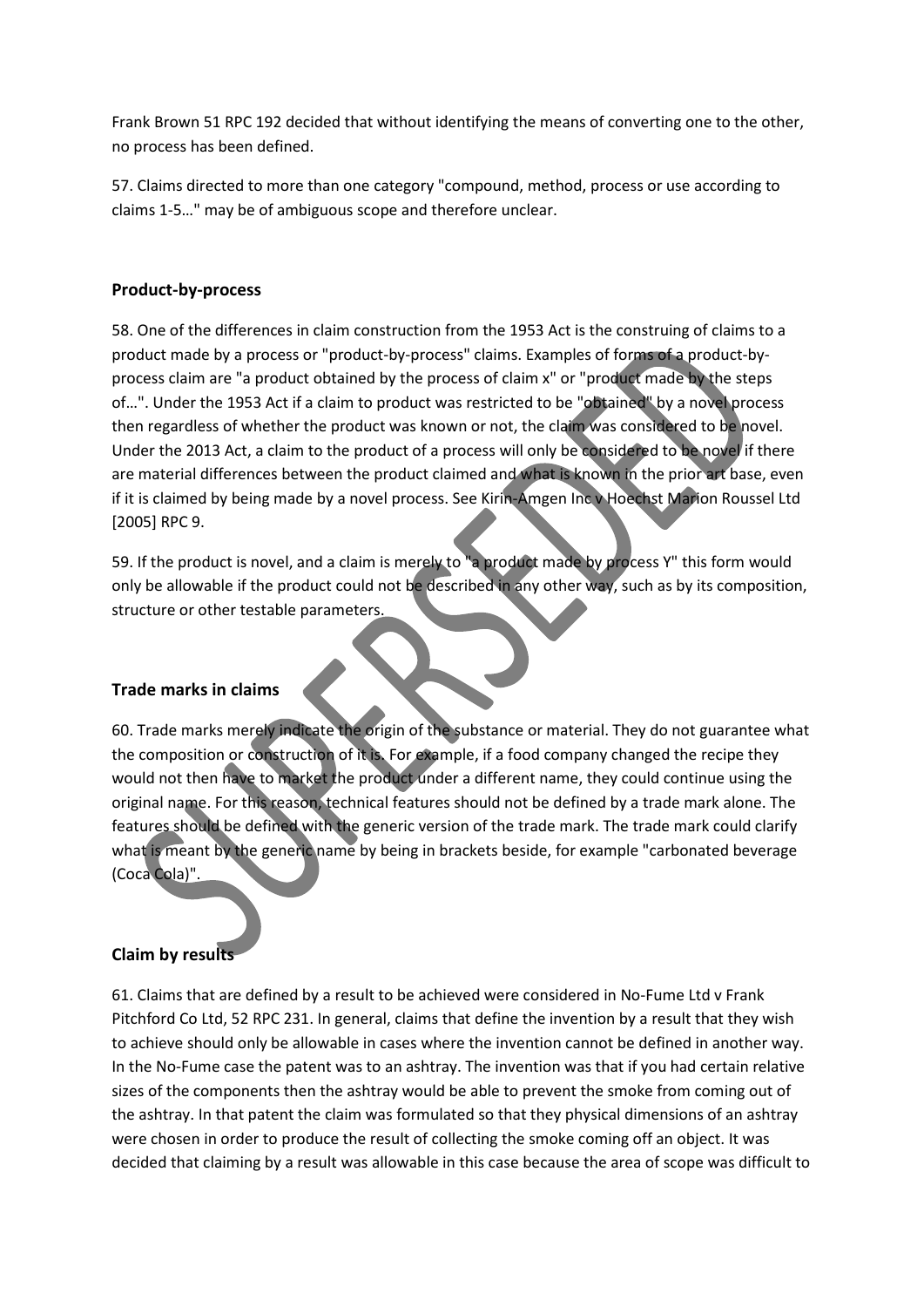define in another way and the specification provided the means for achieving the results. Also a person skilled in the art would not have to perform undue experimentation in order to determine if he infringes the claims or not.

62. To allow a claim by result the feature that is defined by the result to be achieved should not be able to be defined in any other, more concrete way. Also, a person skilled in the art, reading the specification should not have to perform undue experiments in order to determine the scope of the claim. The person skilled in the art having to do simple trial and error tests that are laid out in the specification to tell whether the result has been achieved is acceptable. However, if the person would have to perform experiments not laid out in the specification and requiring initiative or inventive ability to determine whether something does or does not fall within the claim then it is not clearly defined.

63. As with all claims, claims by result must be enabled and supported by the disclosure over the entire scope of the claim. If the scope of the claim extends beyond what a person skilled in the art would know to be obvious alternatives of what is explicitly disclosed, then the claim would not be supported or enabled by the disclosure.

64. An example of an objectionable claim by result was discussed in H. Lundbeck A/S V Generics (UK) Ltd [2008] RPC 19 at [60] where is was said that if a man found a new way to make a new substance which is 10 times harder than diamond, he would be able to claim the new method and the new substance but would not be allowed to claim "a substance which is 10 times harder than diamond".

#### **Functional definitions**

65. Where an integer of the claim is defined by what it does rather than what it consist of, then this is considered to be a functional definition. For a functional definition to be allowable, a person skilled in the art should either know from the common general knowledge of that art what would or would not be included in the scope, or the specification should contain instructions in the form of testable criteria or experimental tests which would allow a skilled worker to recognize which objects or materials fall within the functional definition and accordingly within the scope of the claimed integer. The skilled worker should not be required to perform inventive measures in order to determine what would fall within the scope of the claims, however, simple trial and error tests to confirm that are laid out in the specification to tell whether the result has been achieved is acceptable, see for example Corvas International Inc [2001] NZIPOPAT 8 (27 March 2001).

#### **Markush claims**

66. Markush claims are a special type of claim where a feature is defined by a number of alternatives. The most common form of a Markush claim is a chemical structure claim where variables are indicated on a chemical structure and then they are defined as alternate moieties. Markush claims are closed groups and care should be taken that dependent claims do not introduce new features.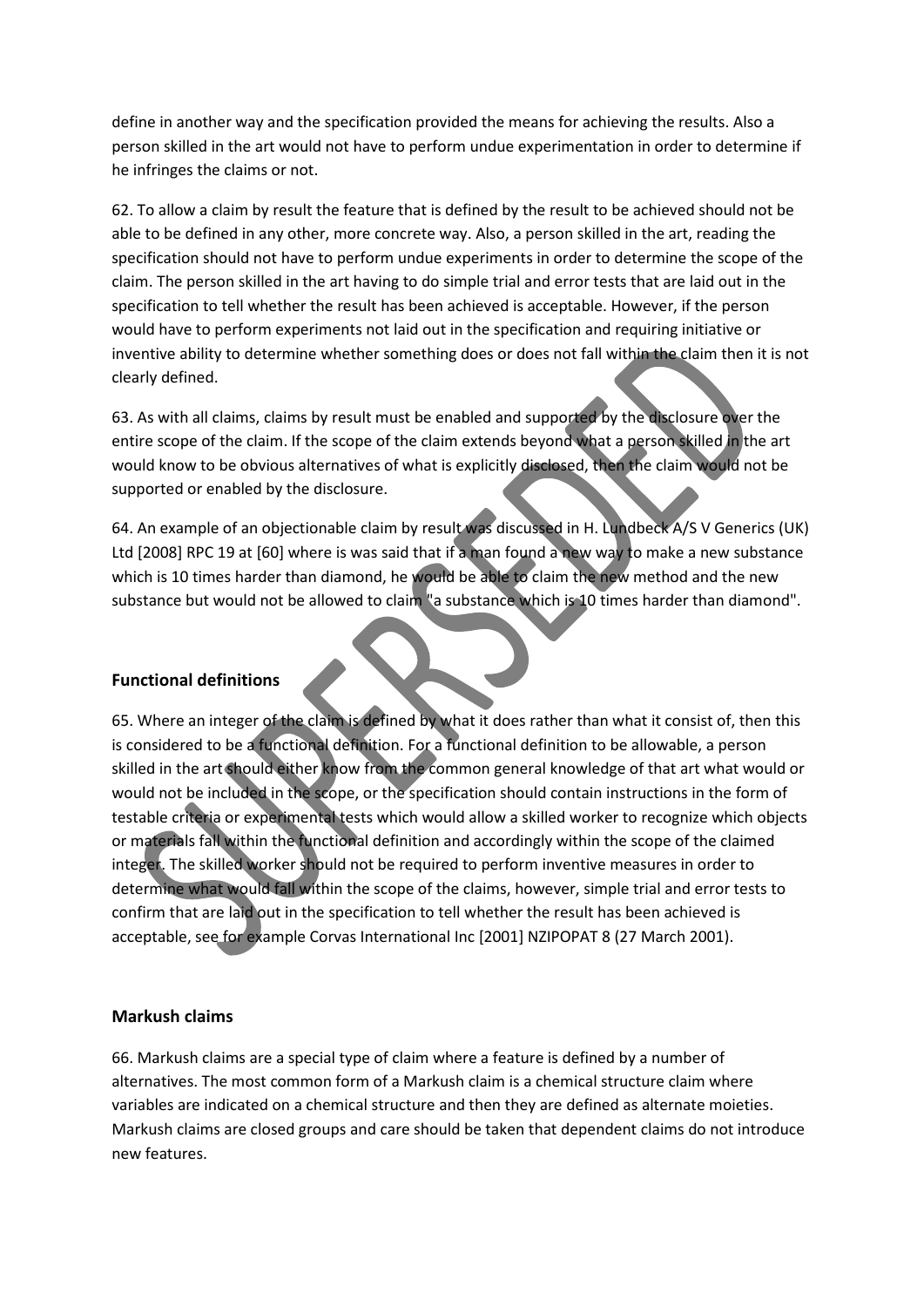67. Each variable of the Markush claim should be defined in the claim, or in a claim to which the claim depends. Also there should not be any additional and unnecessary definitions where variables are defined but are not used elsewhere within the claim.

68. The scope of a Markush structure under the 1953 Patents Act was construed to every compound that was within the structure. From Dr Reddy's Laboratories (UK) Ltd v Eli Lilly & Co Ltd [2010] RPC 9 which was decided under the 1977 UK patents Act, this idea was replaced with the construing of the Markush structure with reference to what the disclosure enabled and supported.

#### **Omnibus claims**

69. An omnibus claim is a claim that claims a scope based on a reference to the description, examples or drawings and not on technical features provided in the claim. For example "An apparatus substantially as herein described with reference to the figures and/or examples".

70. Omnibus claims are not prohibited by either the Act or Regulations. It is likely that an omnibus claim would be upheld by a court in keeping with earlier decisions such as Raleigh v Miller (1948) 65 RPC 141 HL and Rotocrop v Genbourne [1982] FSR 241.

71. When examining omnibus claims care should be taken to ensure that prior art examples disclosed in the description, examples or drawings are not also being claimed. Also when other claims are required to be restricted to overcome objections, such as lack of support, anticipation and lack of inventive step, omnibus claims may likewise require restriction.

72. Where the omnibus claim refers to "substantially as herein described" or similar wording where there is no further restriction, there is no restriction to an embodiment and it will be construed as wide as the disclosure of the specification and would include an prior art mentioned in the specification relating to that claim type.

73. Claims that depend on an earlier claim that has features listed are not strictly an omnibus claim as the scope of the claim includes and is limited to the technical features of the claim to which is depends. For example "An apparatus of claim 1 substantially as herein described with reference to the figures and/or examples".

74. Omnibus claims should be carefully worded to ensure that they are clear and not ambiguous.

## **Reach through claims**

75. Reach through claims are generally claims to an object that the invention is worked upon and may be objectionable due to lack of clarity as well as a lack of support. Common forms of reach through claims are where the invention is to a new method of identifying a substance (e.g. compound, antibody, protein) and then claiming the substance identified (e.g. "Antibody X when identified by method Y").